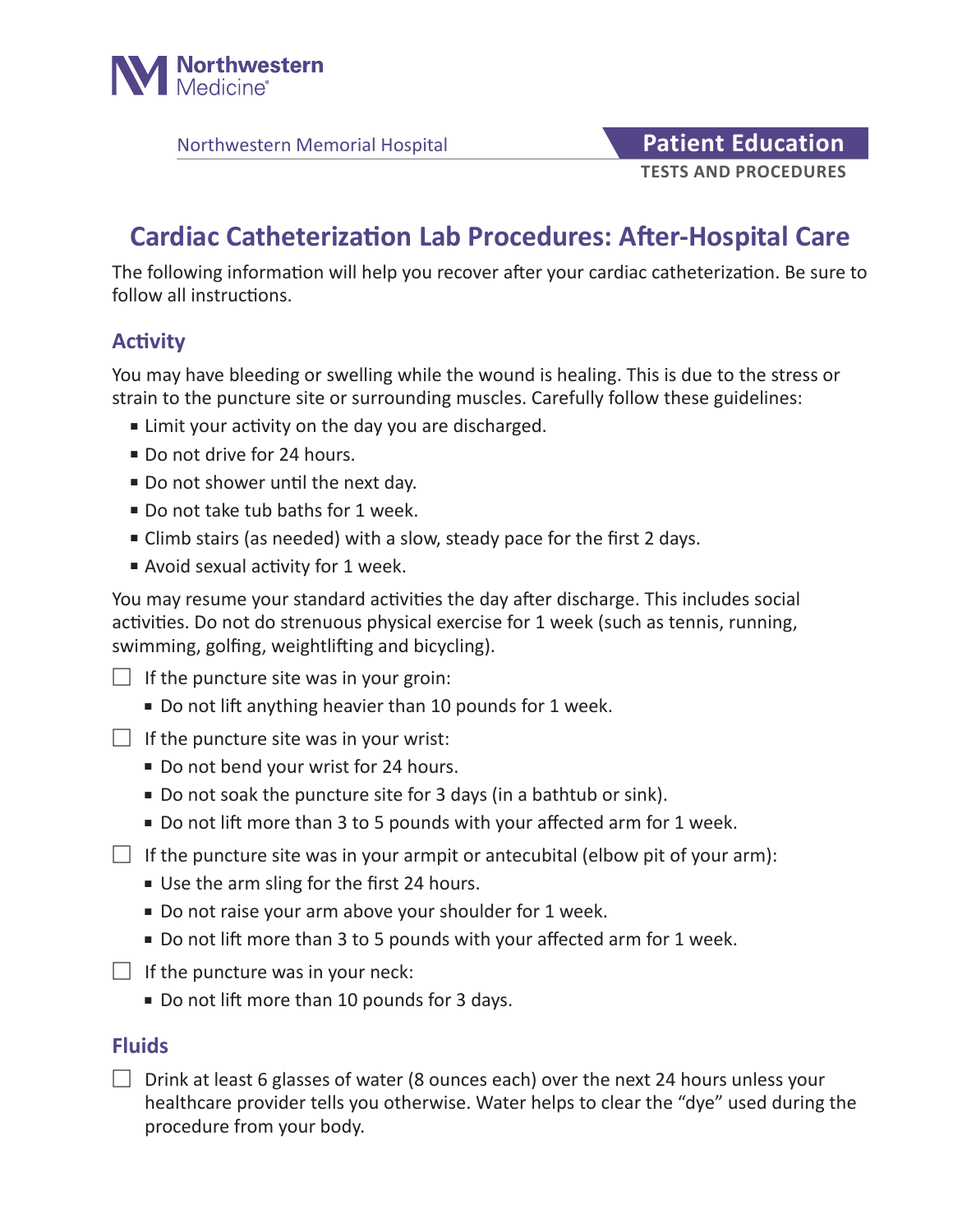### **Medications**

Please review the medications listed on your After Visit Summary that your discharging nurse gave you. Depending on the results of your procedure, your physician may prescribe new medications. Please make sure you understand what medications you should take and how often to take them.

If you usually take a blood-thinning medication, your healthcare provider will tell you when you can start taking it again.

### **Wound care and healing**

There will be a bandage over the wound site. The day after the procedure you may remove the bandage with soap and water. Do not put on a new bandage.

Keep the site clean and dry. Do not use any lotions, ointments or powders at the wound site for 1 week.

The wound should be soft and dry while it is healing. There may be a bruise (black and blue mark) or a marble-sized lump.

### **Warning signs and symptoms**

#### *Chest pain and other symptoms*

Please call your physician **right away** if you have these symptoms:

- Angina (chest pain or discomfort) that spreads to your neck, jaw or arm
- New symptoms or a change in your angina pattern
- Nausea or heavy sweating
- Shortness of breath with exertion
- An irregular heartbeat
- Lightheadedness or dizziness that makes you lie down
- A fainting spell
- Calf tenderness or pain
- Swelling of your ankle or foot

#### **Call 911 or go to the nearest emergency department if you have:**

- Chest discomfort or pain lasting longer than 10 minutes that does not go away after you take 1 nitroglycerin tablet under your tongue
- Frequent, recurring episodes of chest discomfort or pain

#### *Wound changes*

Please call your physician if you have any of these symptoms:

- Redness, swelling or color changes around the wound
- Drainage from the wound
- A lump at the wound site that gets bigger or is larger than the size of a marble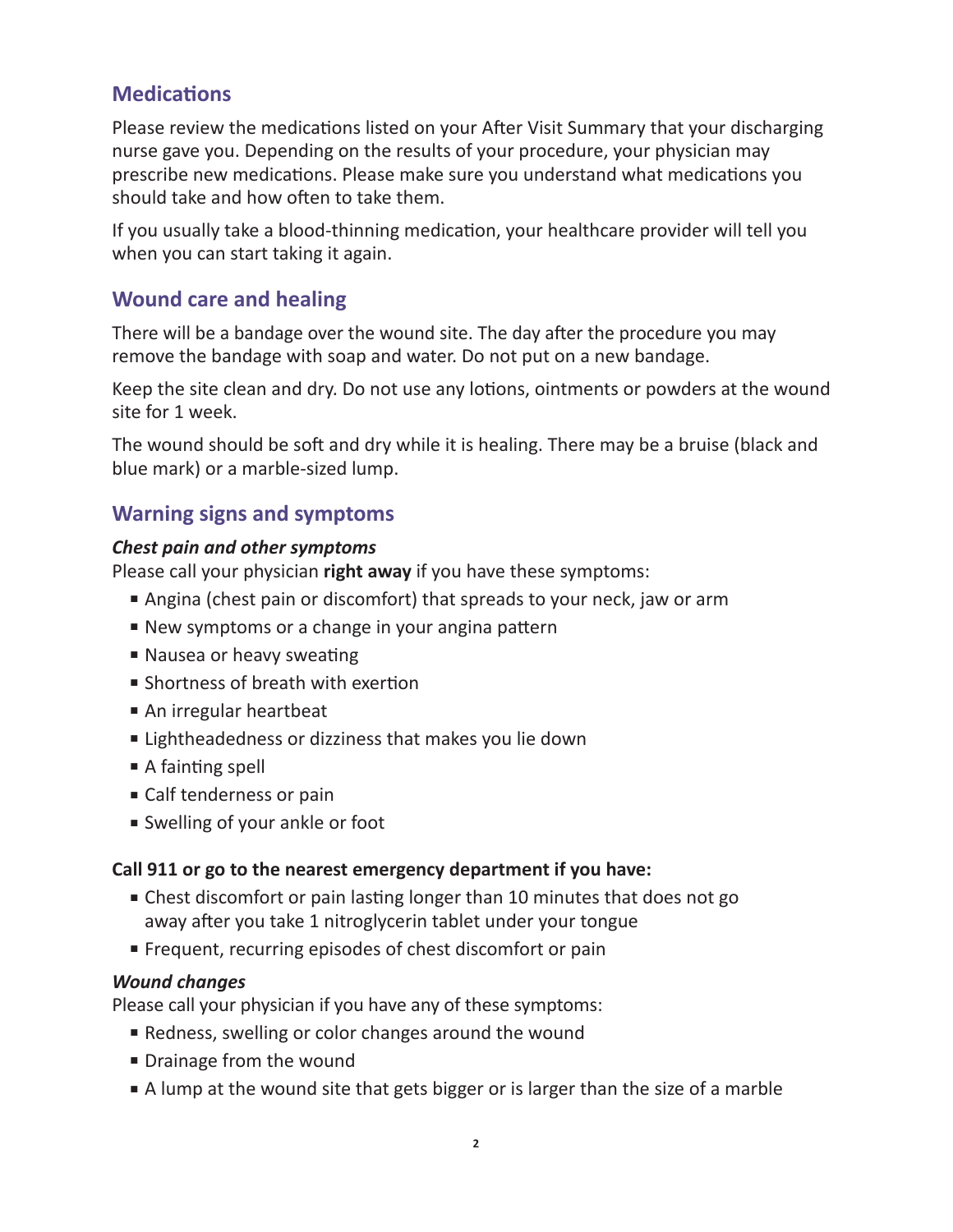- Numbness, tingling or coolness in the area around the wound, as well as your:
	- $\Box$  Thigh or leg
	- $\Box$  Wrist or arm
	- $\Box$  Neck
- Pain at the wound site that makes it hard to:
	- $\Box$  Walk
	- $\Box$  Use your hand or arm for light, non-strenuous activities
	- $\Box$  Turn your head

### **Minor bleeding (from the vein)**

If you have minor bleeding or oozing from the puncture wound:

- Lie flat right away if the wound is in your groin.
- Apply firm pressure just above the puncture site and hold it for 15 minutes. Use a clean cloth or tissue to apply pressure. If possible, have another person apply the pressure.
- Remove the pressure after 15 minutes. The wound should be dry and flat, without bleeding. If the wound is in your groin, continue to lie flat for about 1 hour before getting up and walking.
- Cover the wound with a bandage.
- Call your physician to let them know you had bleeding from the wound.

### **Call 911 or go to the nearest emergency department if you have:**

- Minor bleeding lasts for more than 15 minutes.
- Swelling that seems to be increasing.
- 

### $\Box$  Bleeding from the artery

This can happen when the artery (blood vessel) used during the procedure has reopened. Although rare, it is an emergency. **You need medical attention right away.**

- If the puncture is in your groin, lie flat right away and apply firm pressure to stop the bleeding.
- If the puncture is in your wrist or antecubital, press firmly on the site with your thumb while supporting your wrist or elbow with your other fingers.
- If the puncture is in your armpit, apply firm pressure to stop the bleeding and hug your arm to the side of your chest.

### **Call 911 or go to the nearest emergency department if you have:**

- Swelling around the wound that quickly increases or is pulsating.
- A lot of blood or a jet of blood pumping out of the puncture site.

These symptoms may occur suddenly.